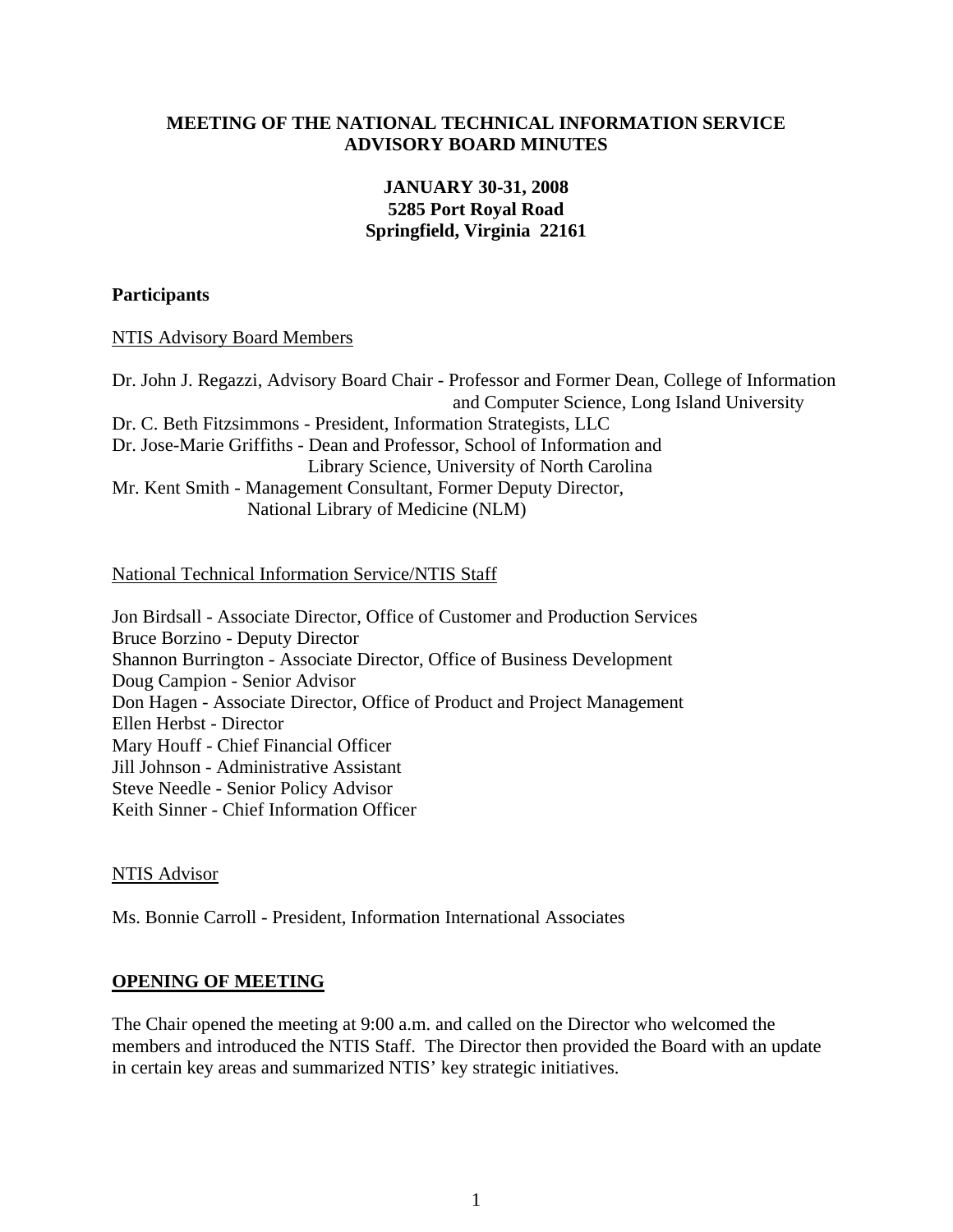# **THE DIRECTOR PROVIDED UPDATES IN THE FOLLOWING AREAS:**

## **Legislation:**

The America Competes Act was passed and signed in August, 2007. Among other things, this act eliminated the Technology Administration. The effect of this legislation was that NTIS and NIST reported directly to the Secretary of Commerce rather than through the Under Secretary of Technology Administration. However, the Consolidated Appropriations Act, which was signed in January 2008, changed the NTIS reporting relationship again. The Director of NTIS would now report to the Director of NIST and the Secretary of Commerce. There are no significant changes expected in day to day operations as a result of this reporting change.

## **Operations**

NTIS consolidated the Offices of Customer Service and Production Services under the direction of a single Associate Director. NTIS has reorganized the Office of Business Development (OBD) and Office of Product and Program Management (OPPM) to focus on marketing, outreach, selling and branding. NTIS continues to add experience and background through strategic hires. The overall organization has been restructured to two management levels and 125 employees.

The current management focal points are on:

- continuing efforts to provide additional services to other Federal Government agencies
- investing to improve productivity at lower costs
- matching resource investment to the length of commitment from our clients
- continuing efforts to increase digital/electronic product download opportunities

## **Outreach**

At our last Advisory Board Meeting, the Board suggested more time and effort be spent on "Outreach" activities. In response, NTIS participated with the following organizations in 2007: ACRL, Exhibition at Spring Conference; ADISIC, panelist at Fall Conference; CENDI, Treasurer; FLICC, FLICC Federal Executive Board; NFAIS, NFAIS Board of Directors, SLA, Presentation and exhibition at Fall Conference; and FDLP, Project with GPO, Focus Group and Plenary Updates at Fall Conference.

## **Highlights**

NTIS was self-sustaining in FY 2007 through operational results and use of reserves. NTIS does not receive any appropriations. The bureau is self-supporting with costs funded from earned revenue and reserves.

NTIS met or exceeded all management and performance objectives based on customer service and number of items acquired and disseminated. NTIS also met or exceeded all requirements in the President's Management Scorecard relating to Information Technology, Human Capital, Budget and Performance, and Financial Controls.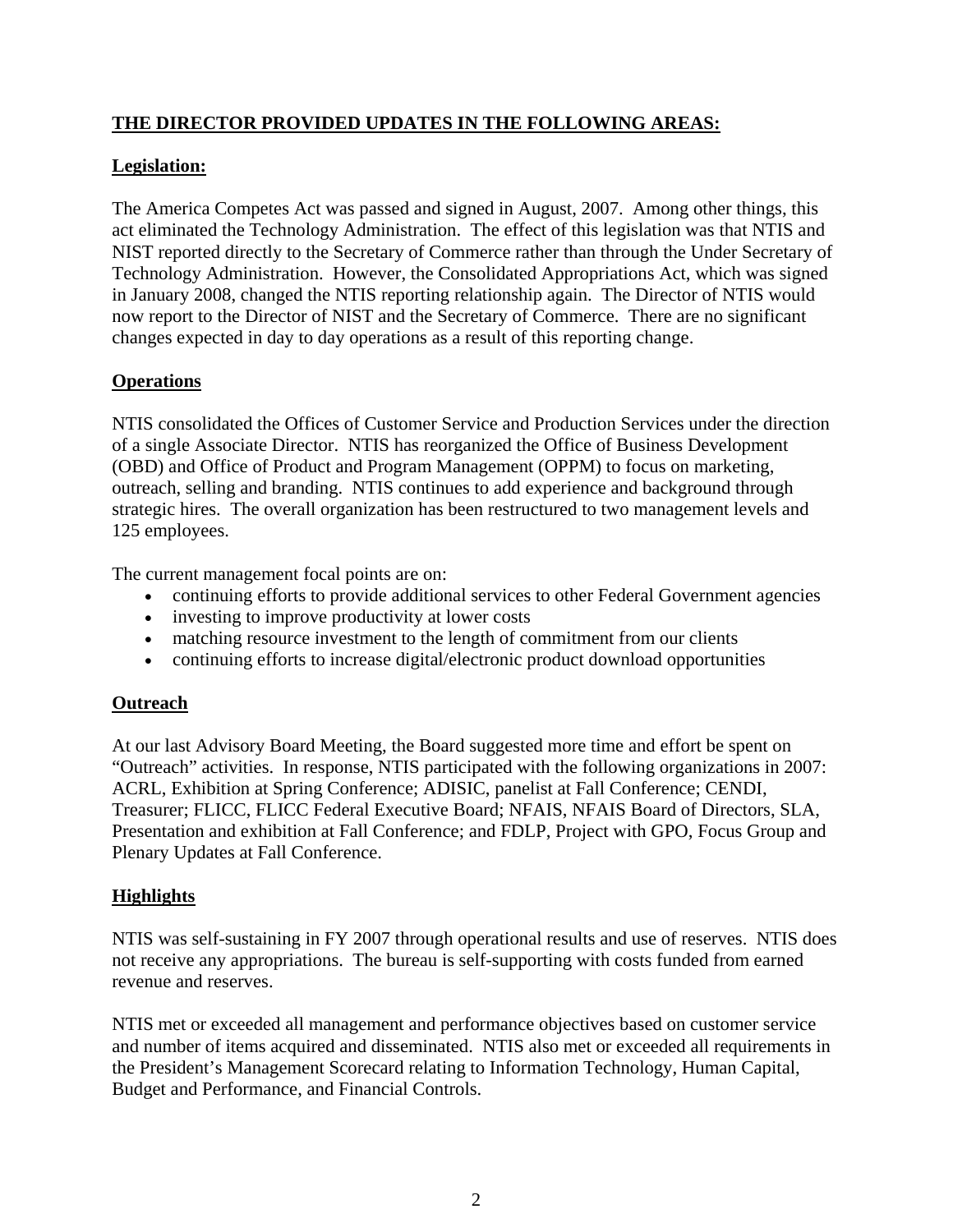Major focus was placed on market requirements and renewed outreach. As part of this focus, NTIS invested in two experienced senior managers to direct the tactics for outreach to served communities, product management and client services. Our outreach activities re-introduced NTIS to the library community. We initiated the Federal Depository Library Program project with GPO, and introduced Lines of Business for focus, positioning and branding. Major improvements were introduced in the search experience on the NTIS website. New product pricing was approved for FY08 implementation.

NTIS experienced major productivity improvements through cross-functional project team recommendations in several key processes, including. harvesting, abstracting, cataloging and indexing. A requirements document for a new order processing system was completed.

We successfully indexed and moved our historical collection archive to another location. Excess office space was returned to GSA. The lease on the NTIS current facility expires on September 30, 2010. Accordingly, we are working with GSA and DOC to identify future facility requirements

## **Challenges**

Many of the challenges NTIS faces are the same ones faced throughout the information sector of our economy. Technology and customer expectations are changing rapidly, and in turn, are challenging traditional business models. Additionally, we face the challenge of managing our workforce given the need to invest in new skill sets while managing knowledge transfers from retiring employees to remaining employees.

#### **Lines of Business and Marketing Focus**

NTIS Strategic initiatives include increasing value to served communities and increased outreach. Based on feedback from the Advisory Board and initial positioning work, NTIS has shifted strategic focus to market segmentation and lines of business. The two broad market segments are: Information Services to the Public and Information Services to the Federal Government.

The Associate Director, Office of Product and Program Management, gave an overview of the "Information to the Public" Market Segment and the associated Lines of Business.

The Associate Director, OBD, shared with the Advisory Board the concepts behind the NTIS line of business, Information Solutions for Federal Agencies.

#### **Positioning and Branding**

The Associate Director, OBD, has been assigned the NTIS strategic goal of positioning and branding NTIS. NTIS recognizes that most federal government agencies, the scientific and technical communities, and the library and research communities are not aware of NTIS and its collection, and those that are aware of NTIS are confused about what we offer. We are still in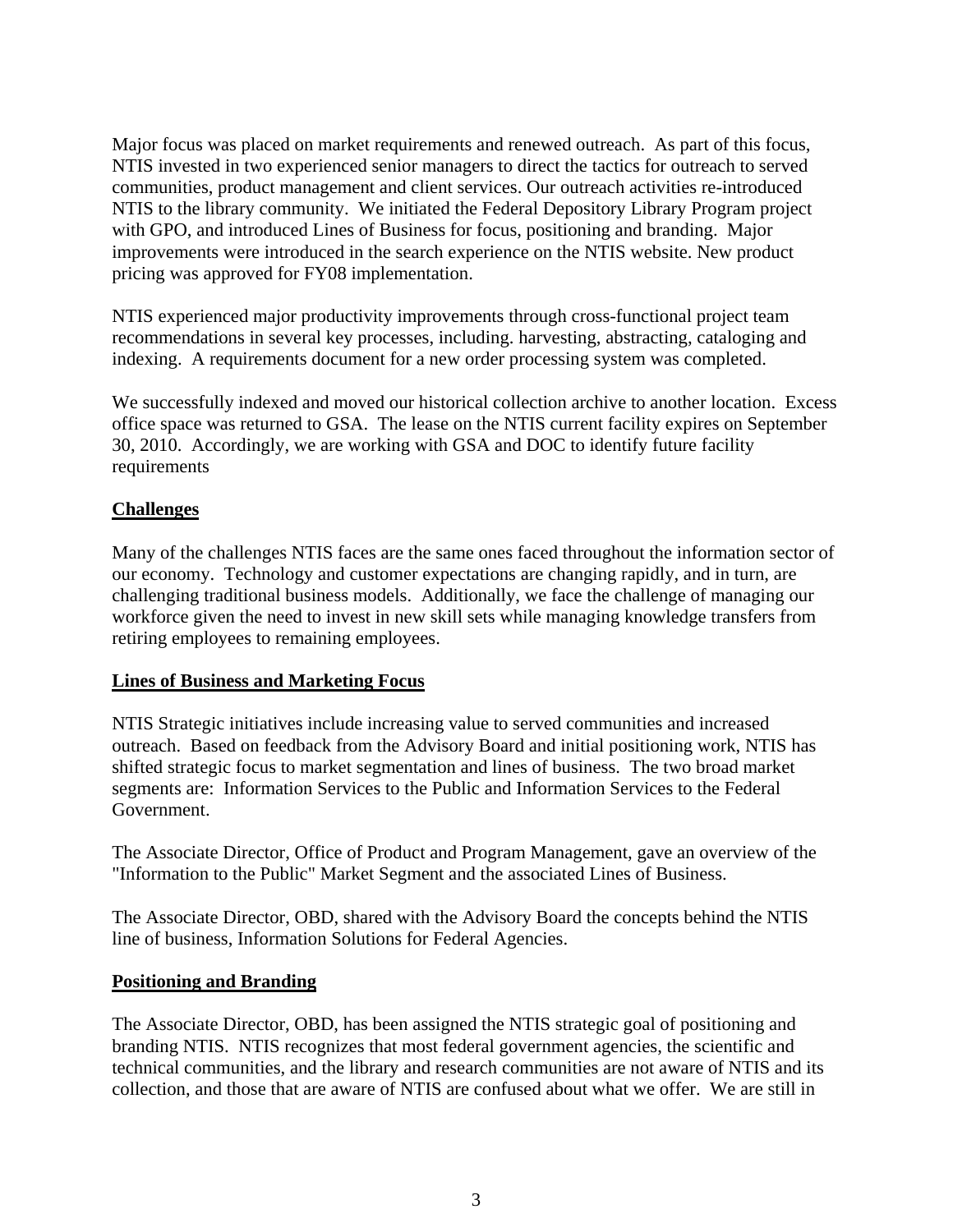the early stages of positioning with branding to follow. Areas that we plan to capitalize on to increase awareness and positioning include trustworthiness, experience, customer service, testimonials from existing customers and clients, NTIS collection and search capability, and IT security.

NTIS has the largest, most comprehensive collection of federal research and technical reports. We have expanded the search capability, established full collections, offer electronic and physical media, responsive customer service, and certified documents. NTIS intends to continue to focus on getting our name out to the public and the marketplace there through marketing communication activities such as refreshing the NTIS website, membership in associations, conducting focus groups, obtaining customer feedback reports, update marketing materials, and releasing product announcements.

The Advisory Board recommended that NTIS first obtain feedback from our current customers regarding customer and service strengths, and then position and brand NTIS based on the feedback. The Board also recommended that NTIS build on its core strengths such as flexibility, rapid responsiveness and customer service. The Board concurred that NTIS must start with its current customers to identify new services offerings, test marketing concepts, and to define positioning and brands.

# **TRENDS AND TECHNOLOGIES: DISRUPTIONS ON THE HORIZON BRING CHALLENGES AND OPPORTUNITIES**

The NTIS Advisor provided the Trends and Technologies overview. Topics included Multimedia and Complex Documents; Web 2.0 and Social Networking; Second Life, YouTube and Their Role in Federal STI; Role of Information Science in Federal Government; and, What will the Next Generation of Customers Demand.

A brief overview of the new NTIS website was provided to the Board. User based design with business focus is the goal for the website refresh. NTIS should match what customers want to know with what we want them to know. The website will be updated on a continuing basis by the Web Presence team. Changes to the website can be made within hours instead of days. Because NTIS is complying with the new E-Government requirements on openness and searchability, an increased number of the collection's documents are searchable and findable by commercial search engines. As a result, NTIS is selling more documents in FY 2008 vice FY 2007 and more customers are finding the documents.

## **Board Operations**

Agreement was reached on conducting two meeting per year, meeting every six months. Meetings will be held in October and April. Since October is after fiscal year end, the board will schedule one and a half days to review the previous fiscal year and plans for the current fiscal year. The second meeting will be scheduled in April for a half day session to provide the board with an update on the NTIS fiscal year progress.

An annual report will be completed at the end of the calendar year.